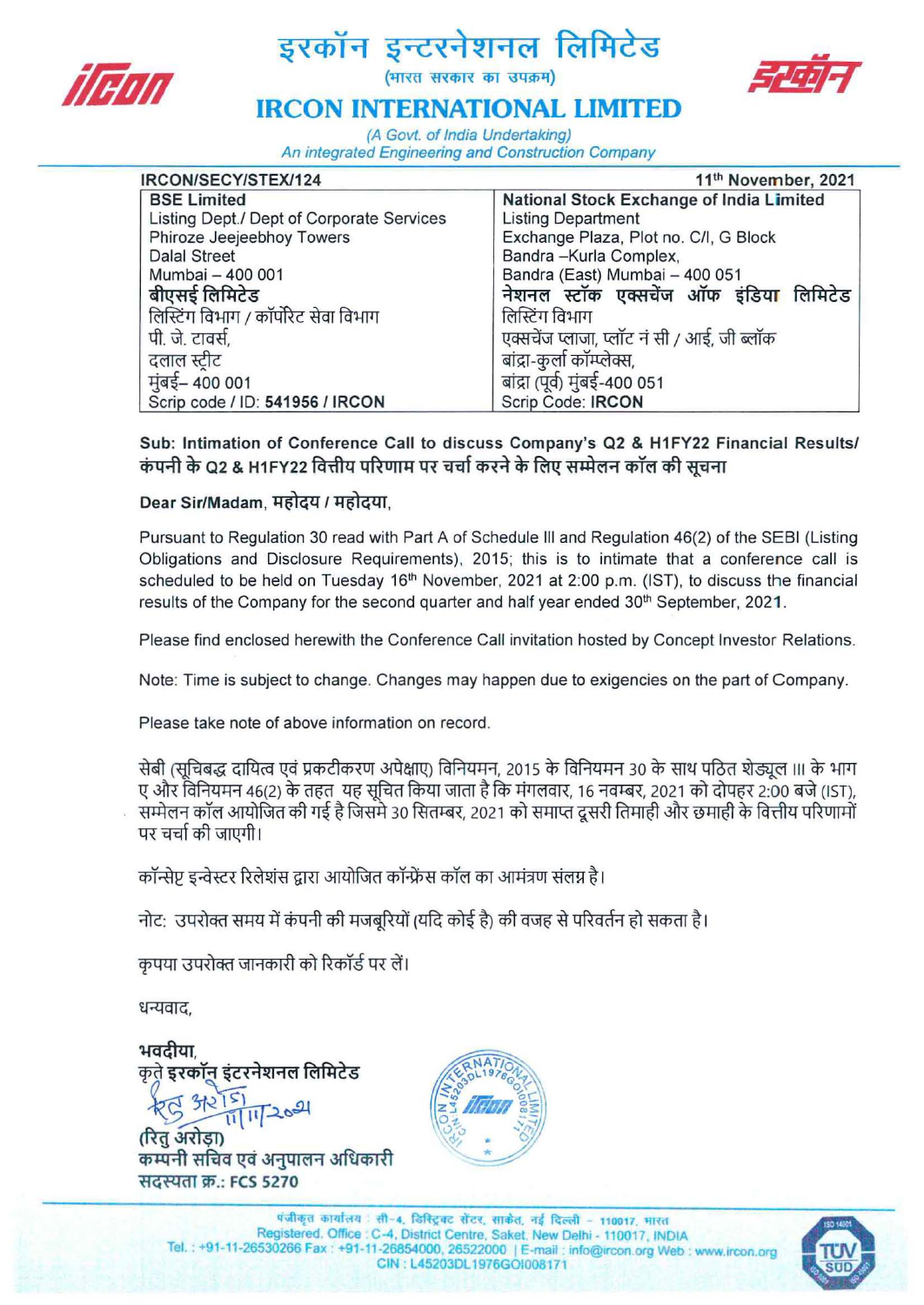

## **Ircon International Limited**

## *Q2 & H1FY22 Earnings Conference Call*

*Tuesday, 16thNovember 2021 at 02:00 p.m.*

Ircon International Limited, a Miniratna (Category - I) Schedule A, Public Sector Enterprise and a leading turnkey construction company will organize a conference call for investors and analysts on Tuesday 16<sup>th</sup>November, 2021 @ 02:00 p.m. to discuss the Company's Q2 & H1FY22 financial results. Shri. Yogesh Kumar Misra, Chairman & Managing Director and Shri Surajit Dutta – Chief Financial Officer will represent Ircon International Limited on the call.

Financial results of the company for the second quarter and half year ended September 30<sup>th</sup>, 2021 will be announced on Friday,  $12<sup>th</sup>$ November, 2021. Following the announcement, the financial results will be available on the corporate website - www.ircon.org.

| <b>Timing</b>                            | Tuesday $16^{th}$ , November 2021 @ 02:00 p.m. IST |
|------------------------------------------|----------------------------------------------------|
| <b>Conference dial-in Primary number</b> | +91 22 6280 1341 / +91 22 7115 8242                |
| <b>Hong Kong Local Access Number</b>     | 800964448                                          |
| <b>Singapore Local Access Number</b>     | 8001012045                                         |
| <b>UK Local Access Number</b>            | 08081011573                                        |
| <b>USA Local Access Number</b>           | 18667462133                                        |

## *DETAILS OF THE CONFERENCE CALL*

### **Express Join with Diamond***Pass***™ No Wait Time**

[https://services.choruscall.in/DiamondPassRegistration/register?confirmationNumber=0209966&linkSe](https://services.choruscall.in/DiamondPassRegistration/register?confirmationNumber=0209966&linkSecurityString=d42dae6c) [curityString=d42dae6c](https://services.choruscall.in/DiamondPassRegistration/register?confirmationNumber=0209966&linkSecurityString=d42dae6c)